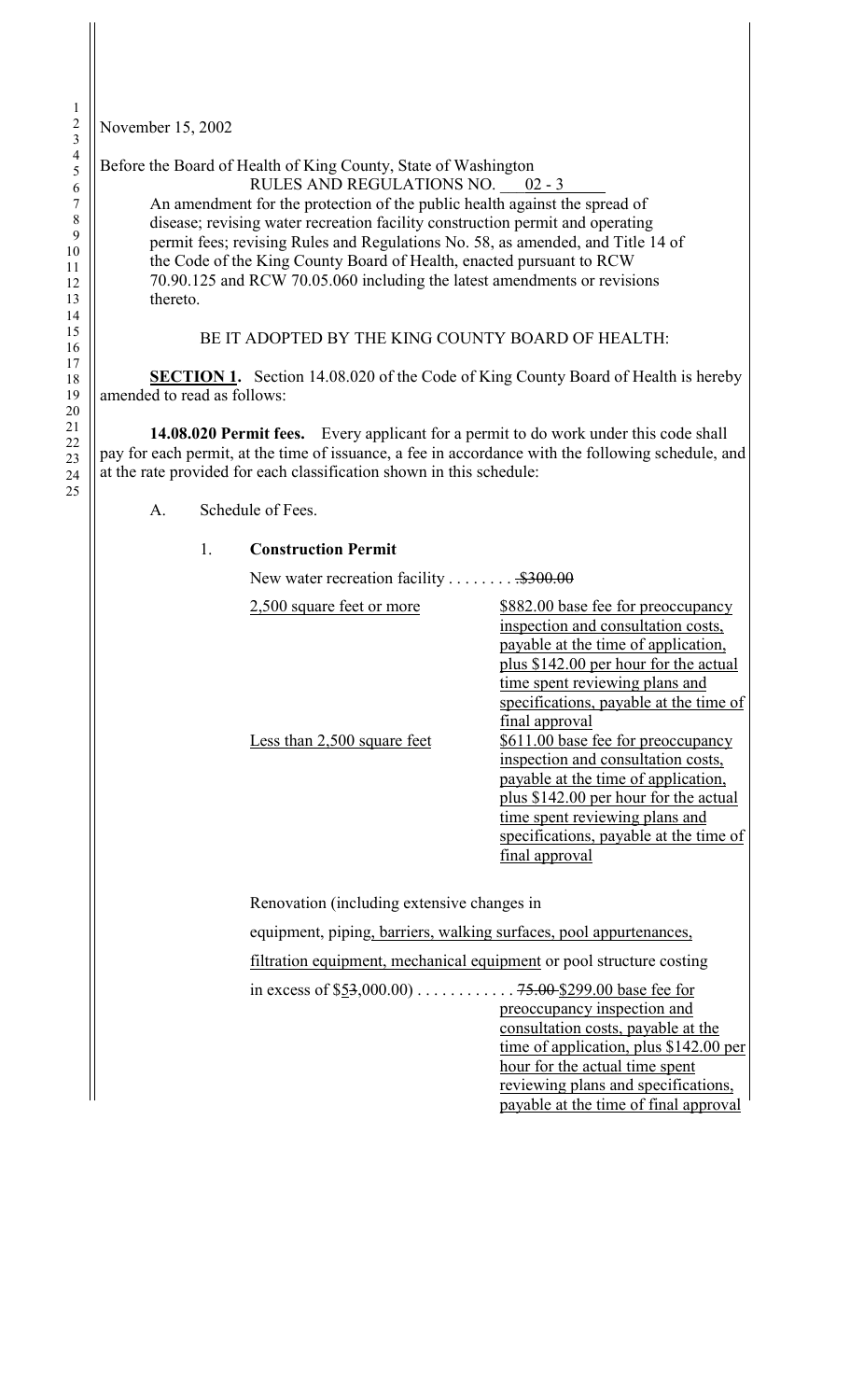Alteration (including change of in equipment, piping, barriers, walking surfaces, pool appurtenances, filtration equipment, pumps, or other mechanical equipment, or pool structure costing \$5,000 or less) . . . . . . . . . . 25.00 \$256.00 base fee for preoccupancy inspection and consultation costs, payable at the time of application, plus \$142.00 per hour for the actual time spent reviewing plans and specifications, payable at the time of final approval Plan Re-submittal \$142.00 per hour for the actual time spent reviewing plans and specifications, payable at the time of final approval 2. **Operating Permit.** Water recreation facility (WRF) . . . . . 350.00 421.00 Additional WRF operated by same Person at same location . . . . . . 175.00 285.00 3. **Miscellaneous Fees.** After hours inspections requested by water Recreation facility owner. . . . . . Cost of Service Reinspection fee . . . . . . . . . One-half the applicable annual permit fee. Reinstatement of permit after suspension . . . . . . . . . . . . . . . . Applicable annual permit fee. Preoccupancy inspection subsequent to the initial preoccupancy inspection \$256.00

- B. The fee for any initial permit to be issued under this title shall be due and payable on or before the commencement date of the operation subject to such permit. The annual permit fee shall be due on and payable on June first and delinquent June tenth, regardless of the dates of operation of the pool. The fee for the initial permit to operated a new pool shall be one-half  $(1/2)$  the annual fee if such permit is obtained after November thirtieth.
- C. Any person who commenced any work for which a permit is required by this code without first having obtained such permit, shall upon subsequent application for such permit pay double the fee fixed by the above schedule of fees for such work unless it shall be proved to the satisfaction of the health officer that such work was urgently necessary and that it was not practical to obtain a permit prior the commencement of the work. In all such emergency cases, a permit shall be obtained as soon as it is practical to do so, and if there is an unreasonable delay in obtaining such permit, a double fee shall be charged as provided in this section.
- D. Where, based on such evidence as he or she may require, the director of health finds that granting a variance from these regulations will not impair the public health and safety, he or she may grant same. The fee for review of the variance request will be three hundred dollars (\$300.00).